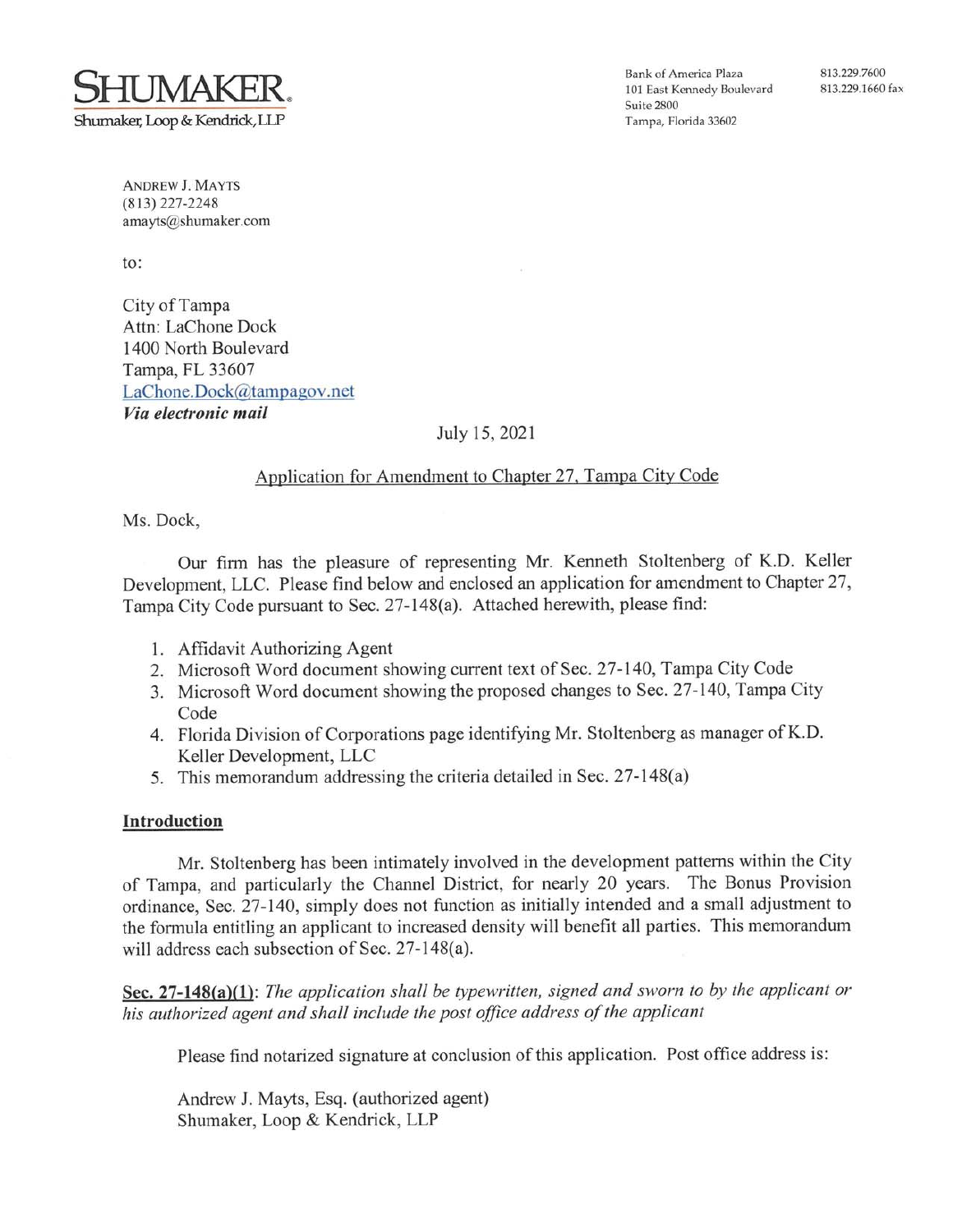

101 E. Kennedy Blvd., Suite 2800 Tampa, Florida 33602

Sec.  $27-148(a)(2)$ : It shall state the reason why such regulations, restrictions or boundaries should be amended, supplemented, changed or repealed, and shall include the proposed text changes for review.

Please find the attached proposed text changes. Sec. 27-140, Tampa City Code, permits applicants to seek bonus floor area by allowing intensity beyond the base Floor Area Ratio of the subject "future land use" category limits imposed by the Tampa Comprehensive Plan in certain districts within the City of Tampa, provided that applicant and the City reach a "bonus provision agreement." The bonus provision agreement involves a detailed calculation to determine the appropriate value for the requested density increase, along with a list of amenities or improvements that will be subject to the agreement.

In practice, the "Bonus Cost Ratio" within the CBD periphery of 10:1 amounts to a disproportionate cost to developers to pursue a meaningful increase in density, resulting in a chilling effect for the development community to pursue projects that can fulfil the potential and needs of both the market and the City. Compounding this inefficiency, Sec. 27.196, Tampa City Code (referencing the Channel District Community Redevelopment Area Strategic Action Plan) states

"...the district is evolving dramatically to also include increased tourism, higher density residential, and more intense mixed-use projects. This constant evolution of uses makes the Channel District a unique redevelopment opportunity in the eastern side of downtown peninsula, given its proximity and geographical connection to the Central Business District. The District is on a direct path to becoming a destination with an urban, mixed-use, transit-related neighborhood reflecting the smart-planning concept of locating residences near job centers. Creation of inviting urban spaces through innovative, superior design will add to the economic and social success of the neighborhood."

The Channel District is uniquely impacted by the current bonus cost ratio given the district's growth potential and connectivity to the Central Business District and Water Street. This application proposes to amend the ratio to 100:1, to be effective for future bonus provision calculations and for existing bonus provision agreements for developments that have not yet obtained a Certificate of Occupancy.

Sec. 27-148(a)(3): It shall set out, if applicable, any alleged error in this chapter which would be corrected by the proposed amendment with a detailed explanation of such error in the ordinance and detailed reasons how the proposed amendment will correct such error.

This application seeks to amend an ordinance that, in practice, has not manifested consistent with its original intent. The projects in the Channel District subject to bonus provision agreements have largely not resulted in significant funds going to the City, and the majority have not yet been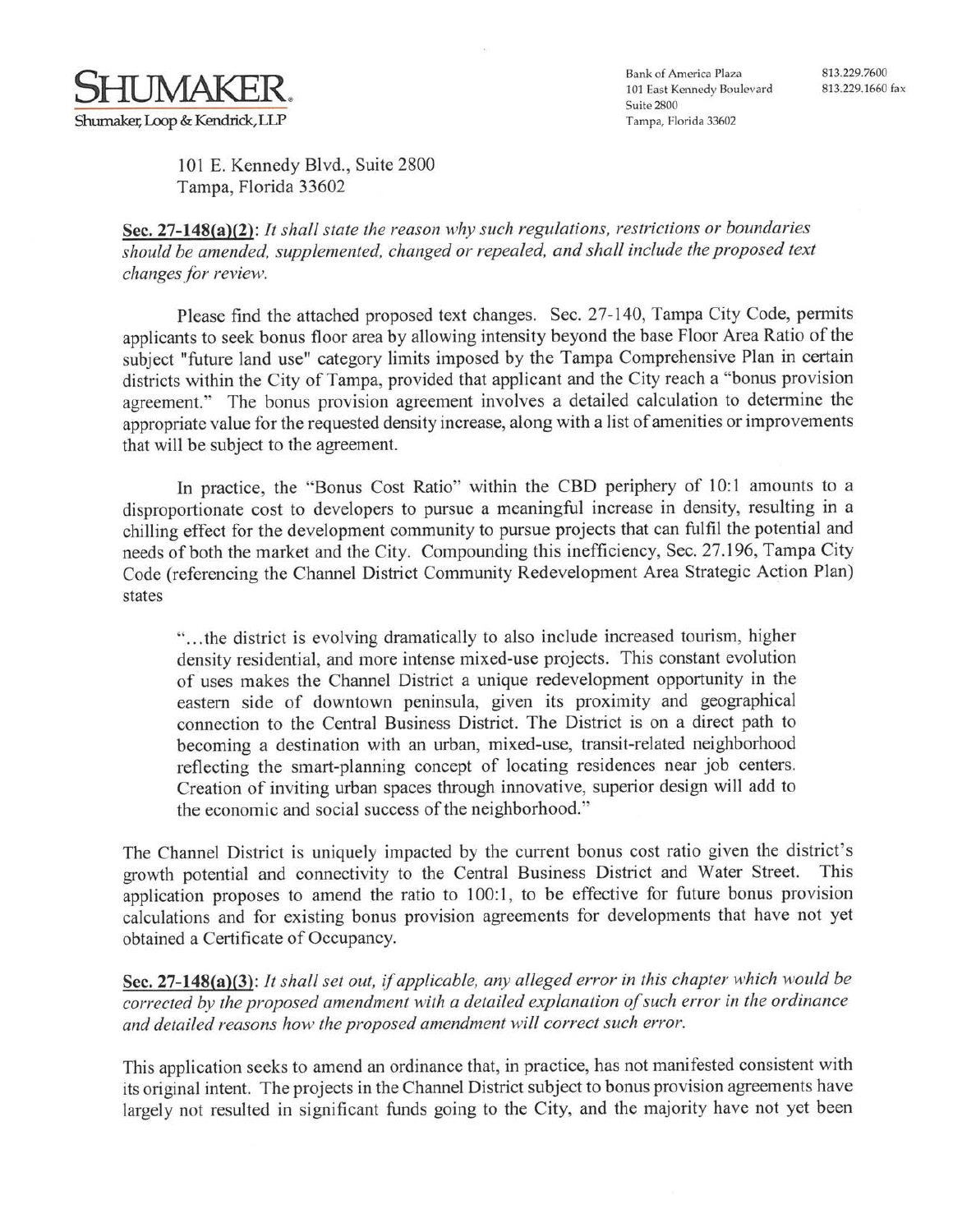

developed. This application does not set out to identify error in the code, only that an amendment would significantly benefit the City and applicants alike and align more appropriately with the City Code and Comprehensive Plan.

Sec. 27-148(a)(4): It shall set out the changed or changing conditions, if any, in a particular area of the city generally which make the proposed amendment reasonably necessary to the promotion of the public health, safety and general welfare.

The demand for housing and mixed use development, particularly in proximity to the urban core, has increased dramatically over the past several years. The Channel District is uniquely situated to meet these demands with development that offers a variety of housing, retail, commercial and public options for Tampa's growing and diversifying population. The functional cap on density at 3.5 FAR, given the onerous bonus cost ratio for the CBD Periphery, artificially constricts development and discourages the type of projects that can truly meet the community's needs. The amendment promotes the public health, safety and general welfare by increasing the viability of projects that can offer a greater number of current and future Tampa residents the opportunity to live, work and play in a walkable, safe and well-located setting. Potential residents would otherwise have to live further afield, likely commuting to the urban core and thereby adding cars to the road, contributing to sprawl, parking issues and diminished air quality.

# Sec. 27-148(a)(5): It shall set out the manner in which the proposed amendment will carry out the intent and purpose of and provide conformance with the Tampa Comprehensive Plan.

The future land use designation in the Channel District is Regional Mixed Use 100, and The RMU-100 district promotes "High within the Central Business District periphery. intensity/density high-rise residential, major office, and regional serving commercial developments that because of their need for space, significant vehicular access, or intensity of use require locations related to major transportation facilities." See p. 128, Imagine 2040 Tampa Comprehensive Plan.

The CBD Periphery Bonus is available up to 100% of the maximum density/intensity permitted within the applicable land use plan category. See p. 199, Imagine 2040 Tampa Comprehensive Plan. The Comprehensive Plan is silent as to the bonus provision agreement as well as the bonus provision amount and the method of calculation - these requirements are governed solely by Sec. 27-140 of the Tampa City Code. Therefore, an amendment to the Tampa City Code that would make the stated 100% bonus increase more realistically accessible for development would bring the Code into greater harmony with the provisions of the Comprehensive Plan.

Sec. 27-148(a)(6): It shall set out all other circumstances, factors and reasons which the applicant offers in support of the proposed amendment.

If Sec. 27-140 remains unchanged, the Channel District is very unlikely to see future projects much exceeding the base FAR of 3.5. Additionally, to be eligible for bonus density, project must offer mixed use development – this requirement is not proposed to change. Thus,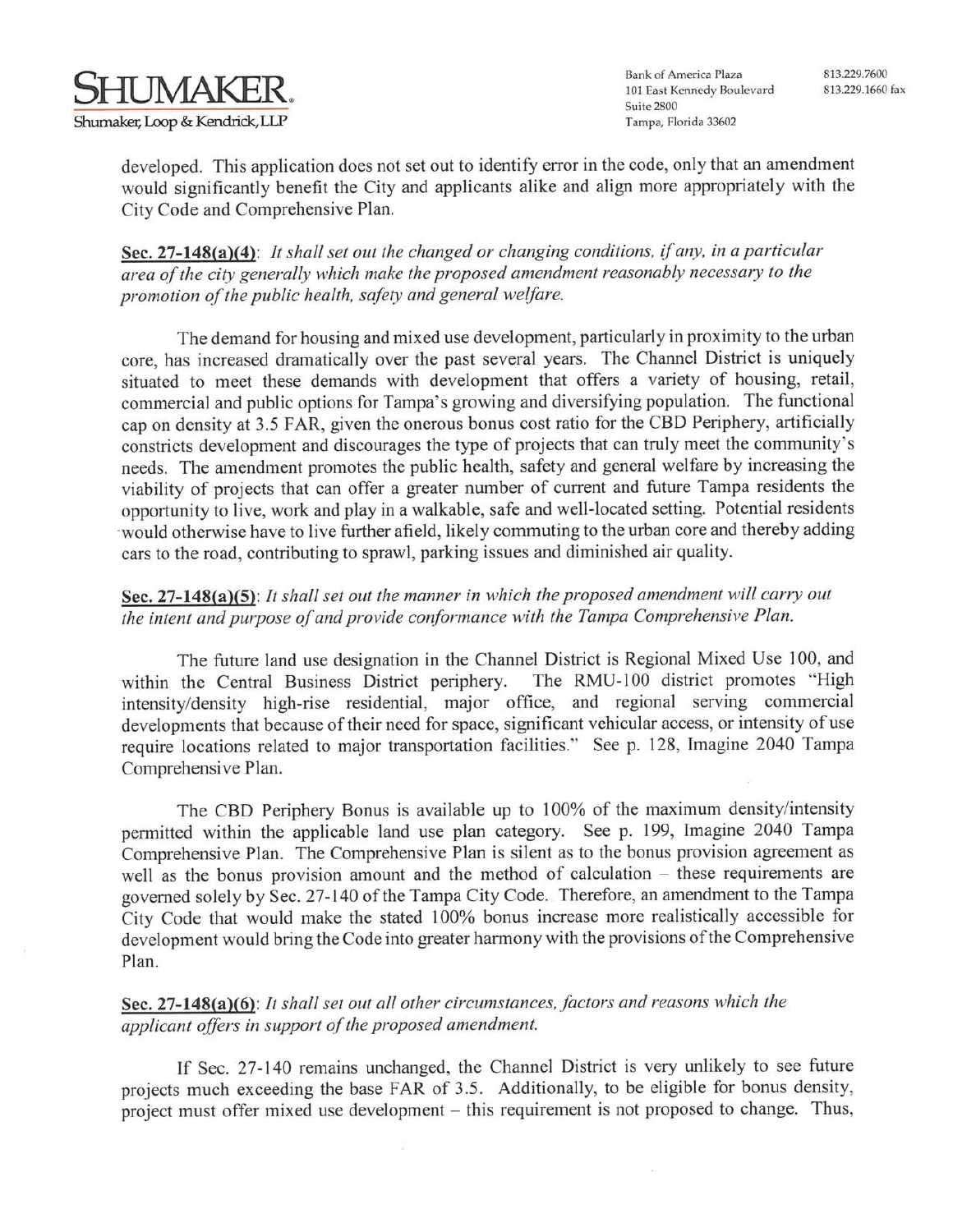

projects afforded bonus density will still be required to provide amenities and mixed use developments, but the increased likelihood of projects pursuing a bonus could further increase the net benefit to the City.

Sec. 27-148(a)(7): The application shall be filed with the code administrator for presentation to the city council and referral to the appropriate city departments. Applications for all text amendments related to this chapter shall be processed on a semi-annual basis. The code administrator shall develop and maintain a schedule for processing said amendments (see section 27-151).

This application and supporting documents have been provided to LaChone Dock via electronic mail.

Sec. 27-148(a)(8): The applicant shall be responsible to pay a fee for the text amendment processing upon filing the application with the code administrator.

A check for the application fee of \$666.50, as required pursuant to the Fee Schedule effective October 1, 2018, has been mailed to the City of Tampa.

Respectfully submitted.

Andrew J. Mayts, Esq.

**STATE of FLORIDA COUNTY OF HILLSBOROUGH** 

Sworn to (or affirmed) and subscribed before me by means of  $\nu$  physical presence or online notarization, this /5 Day of July, 2021 by Cilien Hunt

EILEEN HUNT TIRY COMMISSION # GG 908702 EXPIRES: September 30, 2023 Bonded Thru Notary Public Underwriter

Signature

Signature and Stamp of Notary Public

personally known; or produced identification

Type of identification: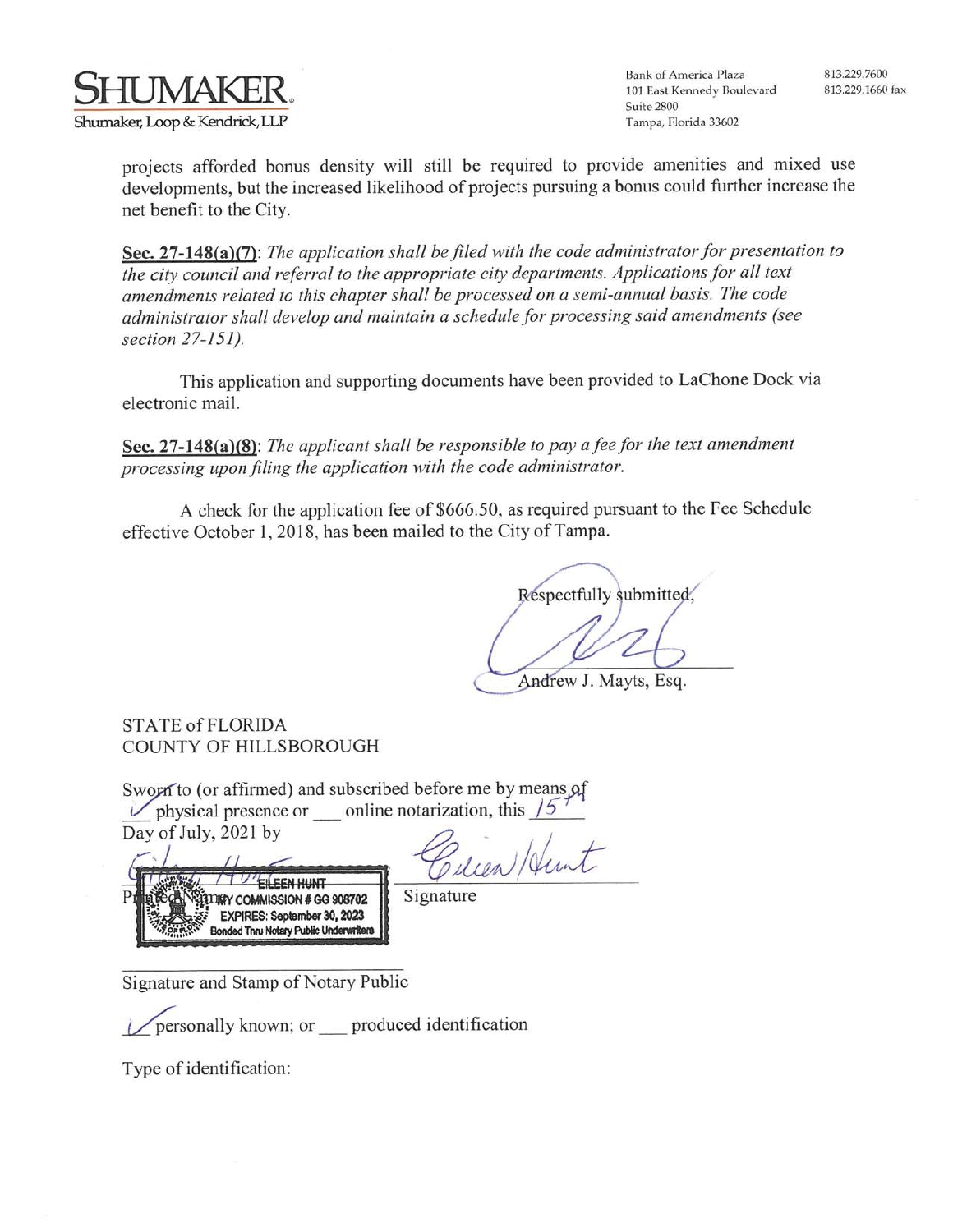## **Sec. 27-140. Bonus provisions.**

- (a) *Purpose.* The method and calculation ensures that new development will provide and/or contribute to those however, does not mandate the award of the bonus to the applicant. amenities that enhance the urban quality of life and that balance or compensate in the form of bonus floor area to achieve the desired density/intensity in this area. In order to receive consideration for granting of any bonus in floor area, a property owner and/or developer must demonstrate compliance with the bonus methodology and calculation, including the process and procedures, as set forth in this section. This section,
- (b) *Compliance.* All new development, requesting CD-2, PD, PD-A, YC-9, or SH-PD zoning, within the CBD Periphery, and/or within a future land use category that allows for potential bonus density and/or intensity ("FAR"), shall adhere to the regulations set forth in this section, in order to seek approval for such bonus. Developments that have been granted bonuses by city council, per the provisions of this section, shall not be granted any further administrative increase in floor area or unit count through section 27-138(7).
- (c) *Review procedure.* The developer/property owner(s) shall submit bonus cost incentive estimates to the zoning administrator for review and evaluation during the rezoning or applicable process. The zoning administrator shall determine compliance with the provisions set forth in this section and report findings to city council for consideration. Subsequent to a bonus density/FAR and rezoning approval and prior to the issuance of the first permit for vertical construction for the project, the developer/property owner(s) shall submit certified materials and construction cost estimates to the zoning administrator for review of compliance with the bonus-related rezoning conditions. If the zoning administrator finds that the approved bonus calculations have not been met (amenities and/or dollars are deficient), the developer/property owner shall disburse the remaining (deficient) dollar amount to an available city funding source for similar or related public infrastructure, affordable housing, and/or public parking improvements. The developer/property owner shall notify the zoning administrator of all disbursements made to the city. Any disbursements made to a city fund as stated herein, shall not be refundable or reimbursable.
- (d) *Bonus provision agreement.* The developer shall prepare a draft bonus provision agreement describing the nature and timing of the amenity or amenities proposed and penalty for noncompliance. The agreement shall be entered into between the developer and the city prior to, or concurrently with, the second reading public hearing of the related, proposed rezoning.
- (e) *Site plan zoning condition.* The developer shall include a zoning condition on the final site plan to be submitted to the zoning administrator for certification that states the following, "Development shall comply with the provisions set forth in section 27-140 regarding bonus density/FAR. Refer to the 'Bonus Provision Agreement' that demonstrates compliance with section 27-140, approved/adopted concurrent with this site plan zoning."
- (f) *List of improvements and amenities to achieve bonus density/FAR.* The City of Tampa recognizes the need for certain improvements and amenities that generally enhance the urban quality of life. The list below represents those bonus improvements/amenities, from which the developer/property owner may choose any combination thereof to provide, in order to achieve an equivalent amount of bonus density/FAR, as calculated pursuant to this section:
	- (1) Provision of ten (10) percent of the project's dwelling units as affordable housing. Those units shall be affordable to those buyers or renters who earn no more than eighty (80) to one hundred twenty (120) percent of the area median income (AMI) for the City of Tampa, for a minimum of thirty (30) calendar years from the date of the issuance of the certificate of occupancy for each individual unit deemed affordable. Financial parameters shall be set forth in the developer's agreement for this provision, as reviewed and agreed to by housing and community development, land development coordination and the city attorney for sufficiency.
	- (2) Use of unused developments rights, approved through the Transfer of Development Rights Program procedures, set forth in section 27-141.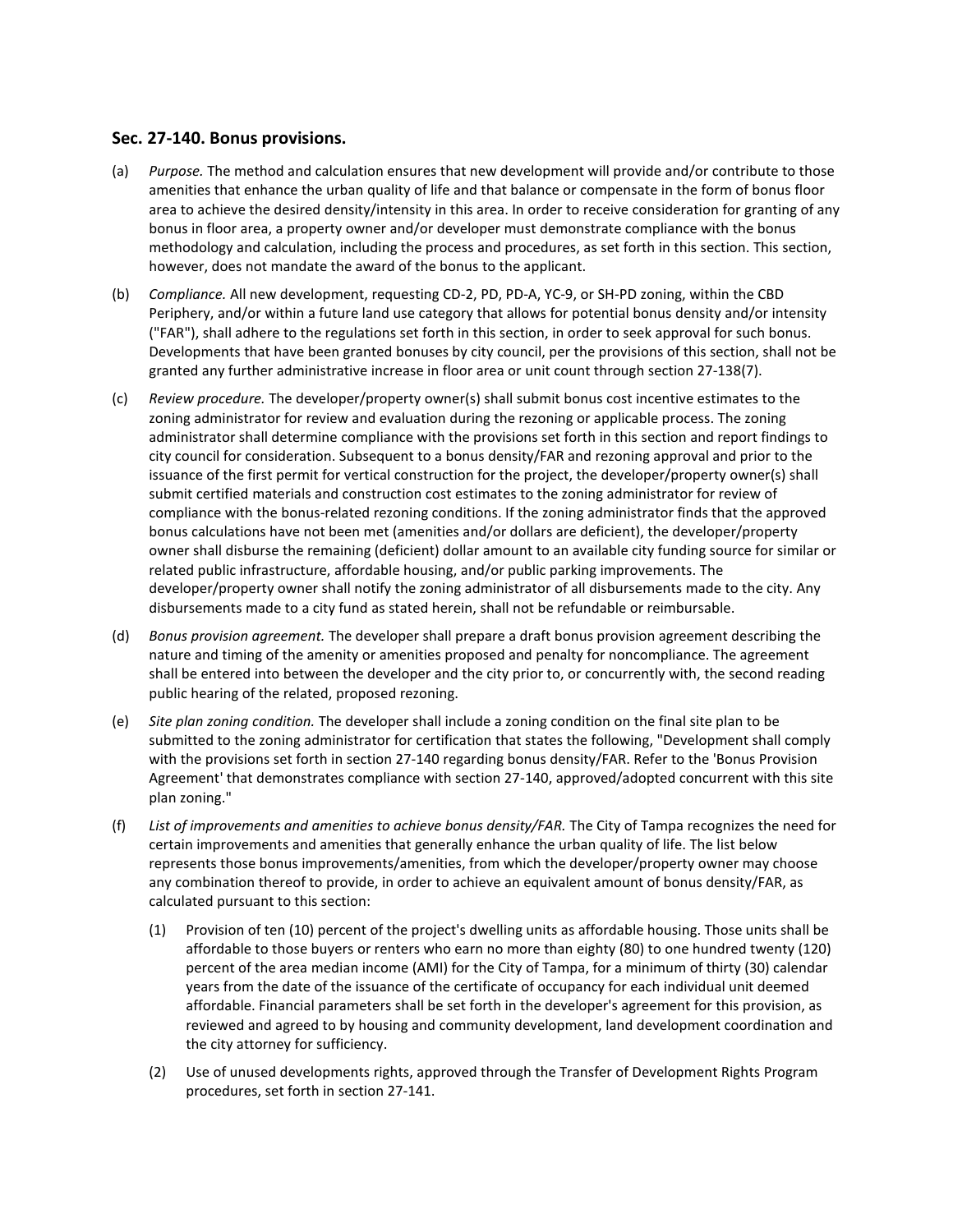(3) Contribute to or provide an improvement for use by the general public, located within a public easement, public right-of-way, or on public property, within the same multi-modal transportation impact fee district as the proposed development project, and which meets at least one (1) of the following options (developments may use more than one (1) of the options below and achieve the related bonus density/FAR for any/all improvements that meet the applicable criteria below):

#### *Option 1:*

- a. Identified in/on an approved, adopted, or accepted city plan for sidewalk(s), pathway(s), trail(s), bike lane(s), and/or on-street parking space(s); and
- b. Identified on the city's current capital improvement plan;

#### *Option 2:*

- a. A physical connection to an improvement that meets the criteria of Option 1 above; and
- b. Such connection shall meet the minimum applicable standards set forth in the Florida Greenbook for Pedestrian and/or Bicycle Facilities (most current edition);

#### *Option 3:*

- a. A physical connection to an improvement that meets the criteria of Option 1.a. above; and
- b. That connects to an improvement that was constructed as a city capital improvement; and
- c. Such connection shall meet the minimum applicable standards set forth in the Florida Greenbook for Pedestrian and/or Bicycle Facilities (most current edition);

#### *Option 4:*

- a. A physical connection to an improvement that meets the criteria of Option 1.a. above; and
- b. That connects to an improvement that was constructed to achieve bonus density/FAR in accordance with option in this paragraph; and
- c. Such connection shall meet the minimum applicable standards set forth in the Florida Greenbook for Pedestrian and/or Bicycle Facilities (most current edition);

### *Option 5:*

- a. Any proposed landscape and/or streetscape elements ("enhancements") associated with an improvement that meets the criteria of Option 1 and/or 2 above (bonus achieved only for that increment of value above the minimum city code standard(s) for such enhancements); and
- b. Such enhancements shall be of a compatible design to those enhancements to which the bonus enhancements are connecting ("compatible" includes enhancements of an approved design equivalent, subject to approval of the planning and urban design manager or designee).
- (4) Commitment to secure, and verification of award prior to certificate of occupancy, LEED Certification for applicable rating system category, at silver or higher rating.
- (5) Provision of public parking (paid-parking is allowed), available and open to the general public, twentyfour (24) hours per day, year-round.
- (6) Transit operational support subsidy, provided in accordance with  $(g)(1)$  of this section.
- (7) Relocation and/or installation of all utilities (poles, wires, cables, conduit, and all related equipment) underground, on-site and within all immediately adjacent rights-of-way. For properties with multiple right-of-way frontages, bonus can be achieved equivalent to each right-of-way segment completed.
- (g) *Bonus FAR methodology and calculation.* The mathematical calculation, as described in subparagraph (3) below, hereby establishes the method by which the city and the developer shall determine the amount of bonus FAR to be considered for approval by city council. Generally, the formula provides a public subsidy to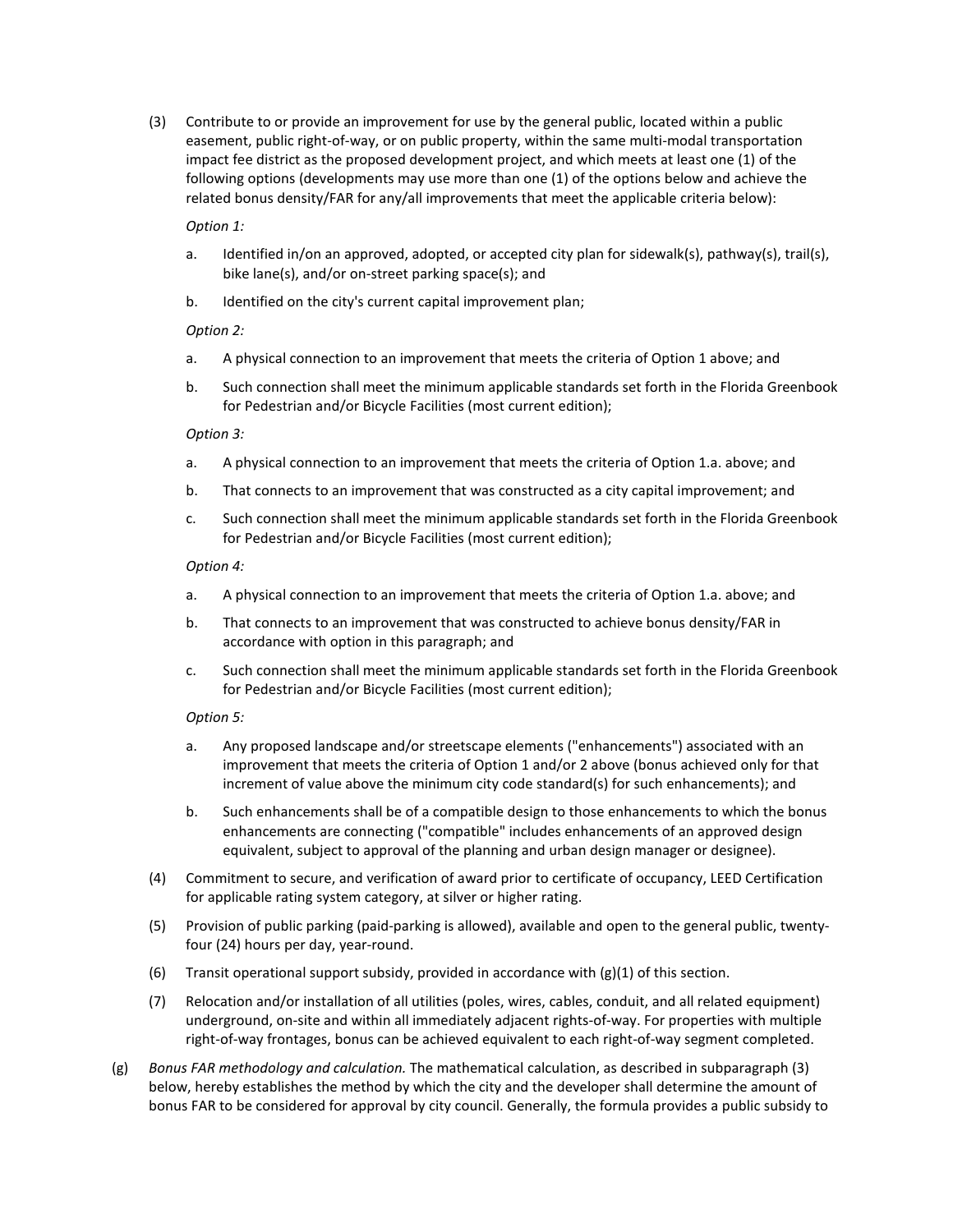offset the developer's added cost of including additional public enhancements, by allowing development intensity beyond the base FAR of the subject "future land use" category. To achieve a "standardized" means of calculation, the following components shall be used in the bonus FAR calculation:

- (1) The current "per square-foot sum" of the construction cost (see a. below) and the (average) market land value shall equal the "development cost."
	- a. Construction costs shall be based on a standard index and/or cost data. The city shall refer to the most current publication of the International Code Council (ICC) "Building Valuation Data" or similar, widely accepted, industry standard publication.
	- b. The zoning administrator shall use the most current, average market land value ["AMLV"] calculated for and within the applicable boundaries, as follows:
		- 1. The CBD Periphery, as adopted in the Tampa Comprehensive Plan;
		- 2. The applicable Urban Village boundary as identified in the Tampa Comprehensive Plan;
		- 3. The applicable special (zoning) district, overlay district, or CRA plan area.

If the subject property is not located within one of the boundaries described in 1.—3. above, the AMLV shall be calculated by using:

- 4. The most current market value, according to the Hillsborough County Property Appraiser's records; or
- 5. The most recent, recorded "sale(s) price" figure, according to the Hillsborough County Property Appraiser's and/or Clerk of the Circuit Court records.

The final figure to be used as the (average) market land value in calculating the "development cost" shall be the highest figure from the applicable options 1.—5. above.

- (2) In order to fine-tune the incentive, a cost factor is applied to either increase or decrease the impact. A "bonus cost ratio" of 100:1 is hereby established, representing for every one dollar (\$1.00) contribution to an approved improvement/amenity from the list set forth in (f) above, the developer/property owner is granted ten dollars one hundred (\$100.00) in equivalent development dollars, which then translates to bonus unit(s)/FAR, based on the proposed developments overall costs.
- (3) The following sample tables demonstrate the bonus density/FAR method and calculation:

#### **Development Features:**

| Bonus Cost Ratio (within CBD Periphery)          | 100:1                             |  |
|--------------------------------------------------|-----------------------------------|--|
| Subject Site Land Area (in square feet (SF))     | Amount of Land SF                 |  |
| Average Market Land Value (AMLV) or Recent Sales | $$$ per SF                        |  |
| Price (RSP) per SF                               |                                   |  |
| Construction Cost (CC) per SF                    | $S$ per SF                        |  |
| Development Cost per SF: (DC = AMLV or RSP + CC) | $$$ per SF                        |  |
| Base FAR#                                        | Refer to Future Land Use Category |  |
| Potential Maximum FAR w/Bonus                    | Refer to Future Land Use Category |  |

#### **Bonus Incentive Calculation for Specific Development:**

| Subject Site Land Area (in square feet (SF))             | Amount of Land SF                            |  |
|----------------------------------------------------------|----------------------------------------------|--|
| Base FAR # for Subject Site (Subject Site SF × Base FAR) | Amount of Gross Floor Area SF (per Base FAR) |  |
| Proposed FAR # (Subject Site SF × Proposed FAR)          | Amount of GFA SF (per Proposed FAR)          |  |
| Actual Bonus FAR in Gross Building Area (SF)             | <b>Actual Bonus FAR SF</b>                   |  |
| (Proposed FAR - Allowable FAR)                           |                                              |  |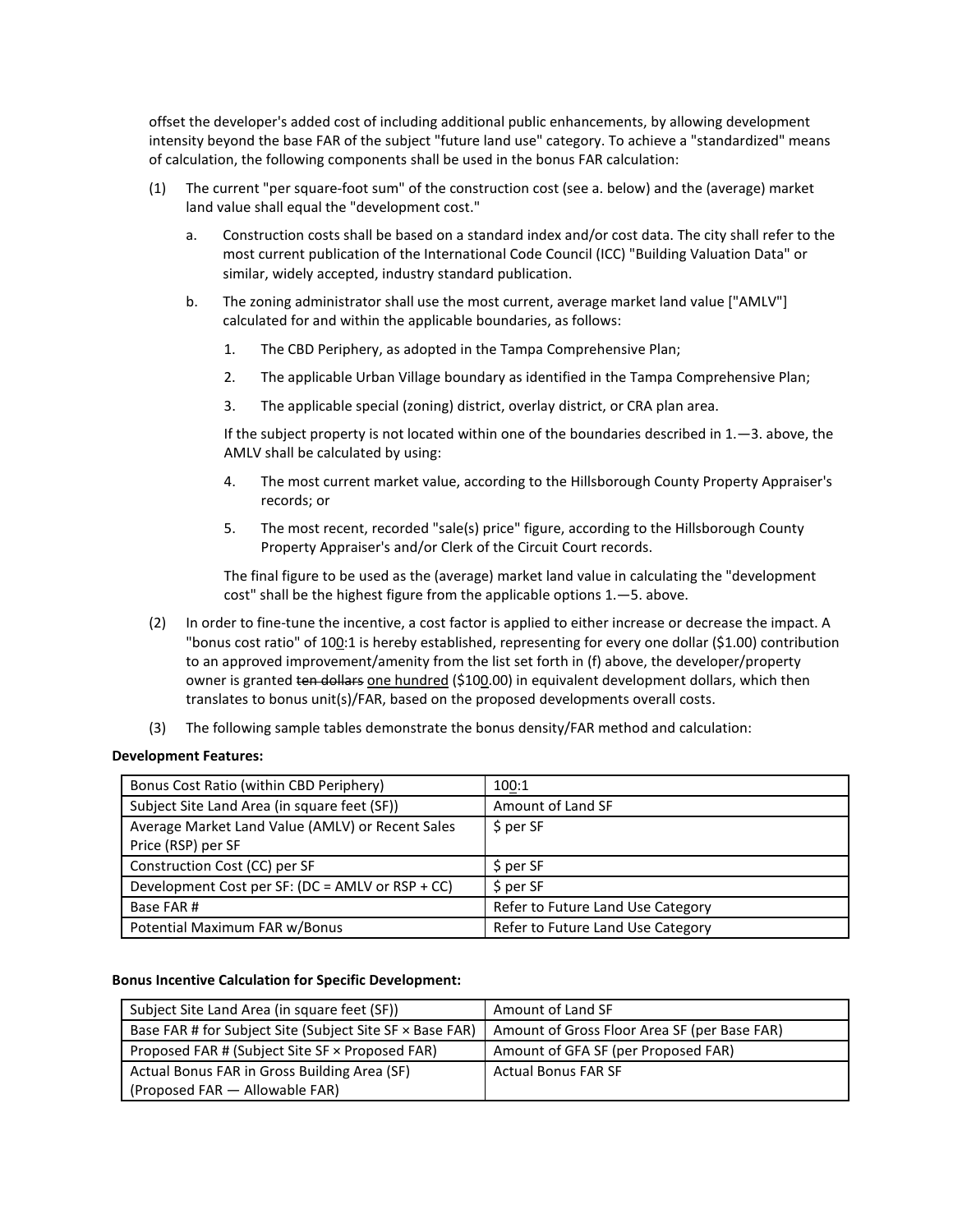| Bonus Cost Ratio per Bonus SF (Bonus Incentive \$)<br>$(Ratio = DC/10)$ | Bonus Incentive \$/SF          |
|-------------------------------------------------------------------------|--------------------------------|
| Development Incentive \$ for public                                     | Total Development Incentive \$ |
| improvement/amenity (Bonus Incentive $\frac{1}{2} \times$ Actual        |                                |
| Bonus FAR SF)                                                           |                                |

### **Bonus Amenities (\$) Proposed by Developer to be Applied to Bonus Incentive (\$):**

| Total Development Incentive \$ (public improvement)<br>(Bonus Incentive \$ × Actual Bonus FAR SF)                          | Total Development Incentive \$ |
|----------------------------------------------------------------------------------------------------------------------------|--------------------------------|
| Improvement/Amenity (e.g. land area × AMLV or RSP<br>+ \$ expenditure)                                                     | (\$)                           |
| Improvement/Amenity (e.g. cost of feature +<br>installation)                                                               | (\$)                           |
| Transit Support Subsidy (e.g. cost/year per rider for 20<br>yrs. x projected population for project based on COT<br>P.P.H. | (5)                            |
| Public Art (Note: For only development outside of CBD<br>& CD)                                                             | (\$)                           |
| Balance:                                                                                                                   | \$0                            |

### (h) *Miscellaneous formulas.* Certain amenities may receive bonus credit for subsidies that the developer/property owner(s) provides for multiple years. These amenities are calculated based on the following methods:

*Transit support subsidy.* To provide transit support subsidy dollars as a bonus amenity, the developer/property owner(s) shall fund on either an annual basis or as a lump sum payment, the cost per rider based on the projected population, or fraction thereof, of the subject project. The subsidy shall be provided for a period of no less than twenty (20) years with the first annual payment made to Hillsborough Area Regional Transit Authority prior to the issuance of the first certificate of occupancy for the development. To calculate the "total bonus credit" for a transit support subsidy, follow Steps One (1) through Three (3) below:

| <b>Step One</b>                                                                                                                                                                                                                                                                                     | <b>Step Two</b>                                                                  | <b>Step Three</b>                                                             |  |  |
|-----------------------------------------------------------------------------------------------------------------------------------------------------------------------------------------------------------------------------------------------------------------------------------------------------|----------------------------------------------------------------------------------|-------------------------------------------------------------------------------|--|--|
| Persons Per Household × # of Units<br>in Project Projected Population                                                                                                                                                                                                                               | <b>Projected Population × Current</b><br>Cost per Rider Bonus Transit<br>Subsidy | <b>Bonus Transit Subsidy</b> $\times$ 20 (years)<br><b>Total Bonus Credit</b> |  |  |
| Notes:                                                                                                                                                                                                                                                                                              |                                                                                  |                                                                               |  |  |
| 1. Current cost per rider figure shall be provided by Hillsborough Area Regional Transit Authority.                                                                                                                                                                                                 |                                                                                  |                                                                               |  |  |
| 2. Projected population shall be derived from the City of Tampa's most current "persons per household" figure.                                                                                                                                                                                      |                                                                                  |                                                                               |  |  |
| 3. If a transit subsidy is being requested in order to provide less than the required rate of parking for a<br>development, then said subsidy shall be equal to the cost per rider for the projected population for those units<br>that are not provided the required parking or increment thereof. |                                                                                  |                                                                               |  |  |

- (i) *Maintenance.* Bonus credit shall be given for expenditures (both labor/operating and capital) related to maintenance of those amenities used in the bonus calculation. The developer/property owner shall provide an estimate for the total maintenance expenditures, subject to the following:
	- (1) Credit may be given for areas designated for full public access and only for that portion of the feature that exceeds the minimum standards of city code.
	- (2) Said estimate shall be calculated for a period not to exceed twenty (20) years.